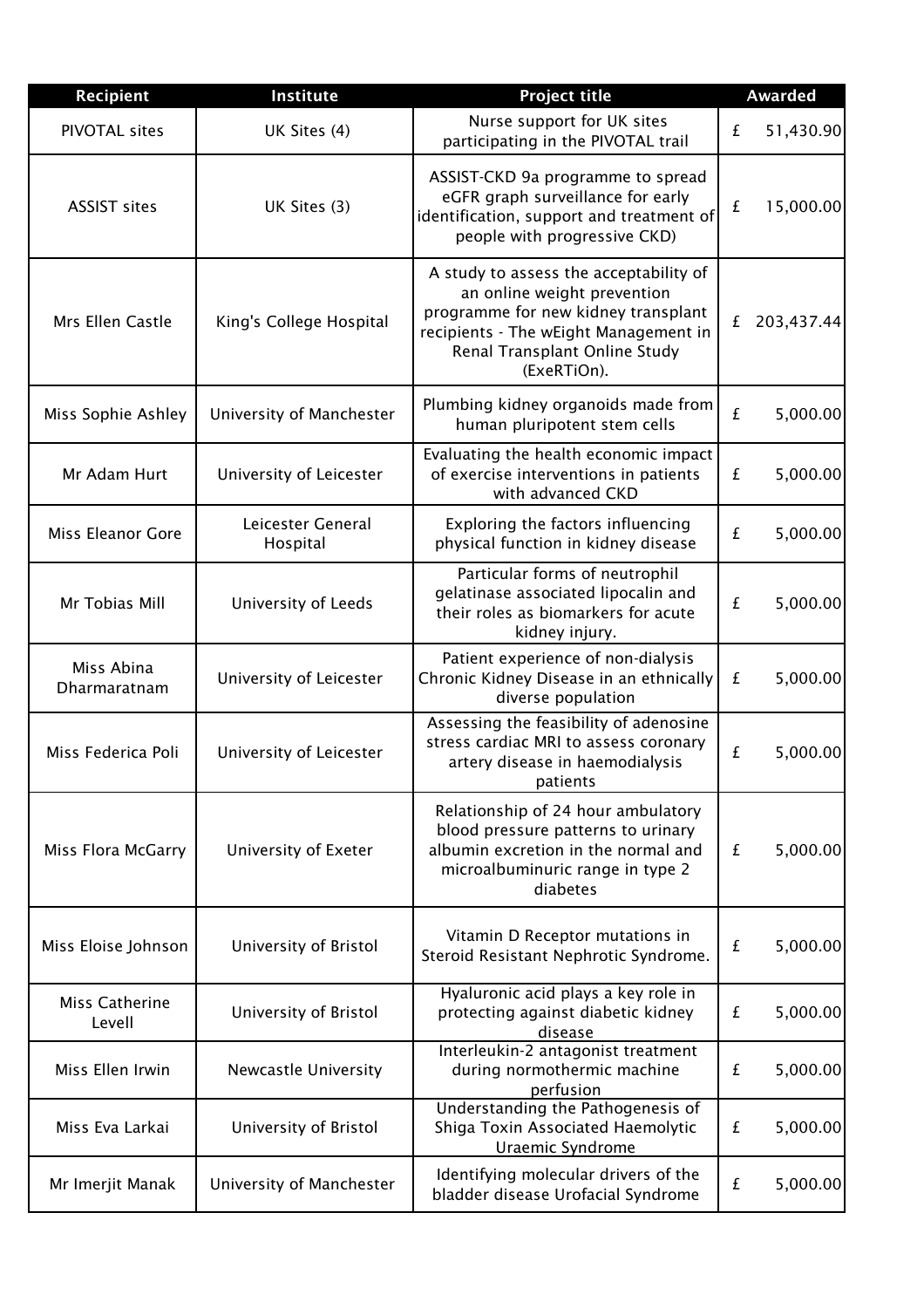| <b>Recipient</b>                  | Institute                                                       | <b>Project title</b>                                                                                                                                                                        | <b>Awarded</b>  |
|-----------------------------------|-----------------------------------------------------------------|---------------------------------------------------------------------------------------------------------------------------------------------------------------------------------------------|-----------------|
| Dr Jemima Scott                   | <b>Renal Association</b>                                        | Quality and Equity in Cardiac care in<br>Kidney Disease: the promise of big data<br>(QECKD)                                                                                                 | 35,569.00<br>£  |
| Dr Andrew Nixon                   | Lancashire Teaching<br><b>Hospitals NHS Foundation</b><br>Trust | The EX-FRAIL CKD Trial: a pilot mixed-<br>methods randomised controlled trial of<br>a home-based EXercise programme for<br>pre-FRAIL and FRAIL, older adults with<br>chronic kidney disease | 10,095.20<br>£  |
| Dr Kate Bramham                   | King's College Hospital                                         | Iron & Muscle Trial                                                                                                                                                                         | 477,944.00<br>£ |
| Dr Surachet<br>Vongsanim          | <b>University College</b><br>London                             | Clinical and research training                                                                                                                                                              | 21,280.00<br>£  |
| Dr Nicole Solomon                 | Birmingham Children's<br>Hospital*                              | N/A - clinical and research training                                                                                                                                                        | 10,680.00<br>£  |
| Dr Katherine Bull                 | University of Oxford                                            | An investigation into the genetic and<br>functional basis of proteinuric kidney<br>disease                                                                                                  | £<br>2,839.00   |
| Dr Agnieszka<br>Bierzynska        | University of Bristol                                           | Developing and applying machine<br>learning algorithms for early diagnosis<br>and stratification of complex disease.                                                                        | 186,957.00<br>£ |
| Professor John Sayer              | Newcastle University                                            | Targetted Genetic Therapies for<br><b>Inherited Cystic Kidney Disease</b>                                                                                                                   | 163,364.18<br>£ |
| Professor Maciej<br>Tomaszewski   | University of Manchester                                        | Functional mechanisms underlying<br>genome-wide associations with chronic<br>kidney disease and its defining traits                                                                         | 173,096.00<br>£ |
| Professor John<br><b>Mullins</b>  | University of Edinburgh*                                        | Cell Plasticity in the Collecting Duct of<br>the Kidney                                                                                                                                     | 179,230.55<br>£ |
| Dr Sarah Howles                   | University of Oxford                                            | Understanding the molecular genetics<br>of kidney stone disease: defining and<br>characterising common genetic<br>susceptibility loci.                                                      | 179,391.29<br>£ |
| Dr Simon Satchell                 | University of Bristol                                           | Mineralocorticoid receptor-induced<br>metalloproteinase activity as a key<br>mechanism in common glomerular<br>disorders                                                                    | 183,628.00<br>£ |
| Professor Rachel<br>Lennon        | University of Manchester                                        | Modelling Alport syndrome using<br>patient-derived kidney organoids                                                                                                                         | 168,965.00<br>£ |
| Professor Richard<br>Coward       | Bristol Royal Hospital for<br>Children                          | Optimising Podocyte Power to treat<br>Diabetic Nephropathy                                                                                                                                  | 181,861.00<br>£ |
| Dr Bettina Wilm                   | University of Liverpool                                         | Investigating how cell based<br>regenerative medicine therapies<br>modulate T-cells and macrophages to<br>ameliorate acute kidney injury.                                                   | 151,188.70<br>£ |
| <b>Professor Rachel</b><br>Lennon | University of Manchester                                        | Targeting the basement membrane in<br>membranous nephropathy                                                                                                                                | 199,826.16<br>£ |
| Dr Jane Steele                    | University of Birmingham*                                       | <b>NURTuRE: National Unified Renal</b><br>Translational Research Enterprise -<br><b>HBRC Univ of Birmingham</b>                                                                             | 65,606.00<br>£  |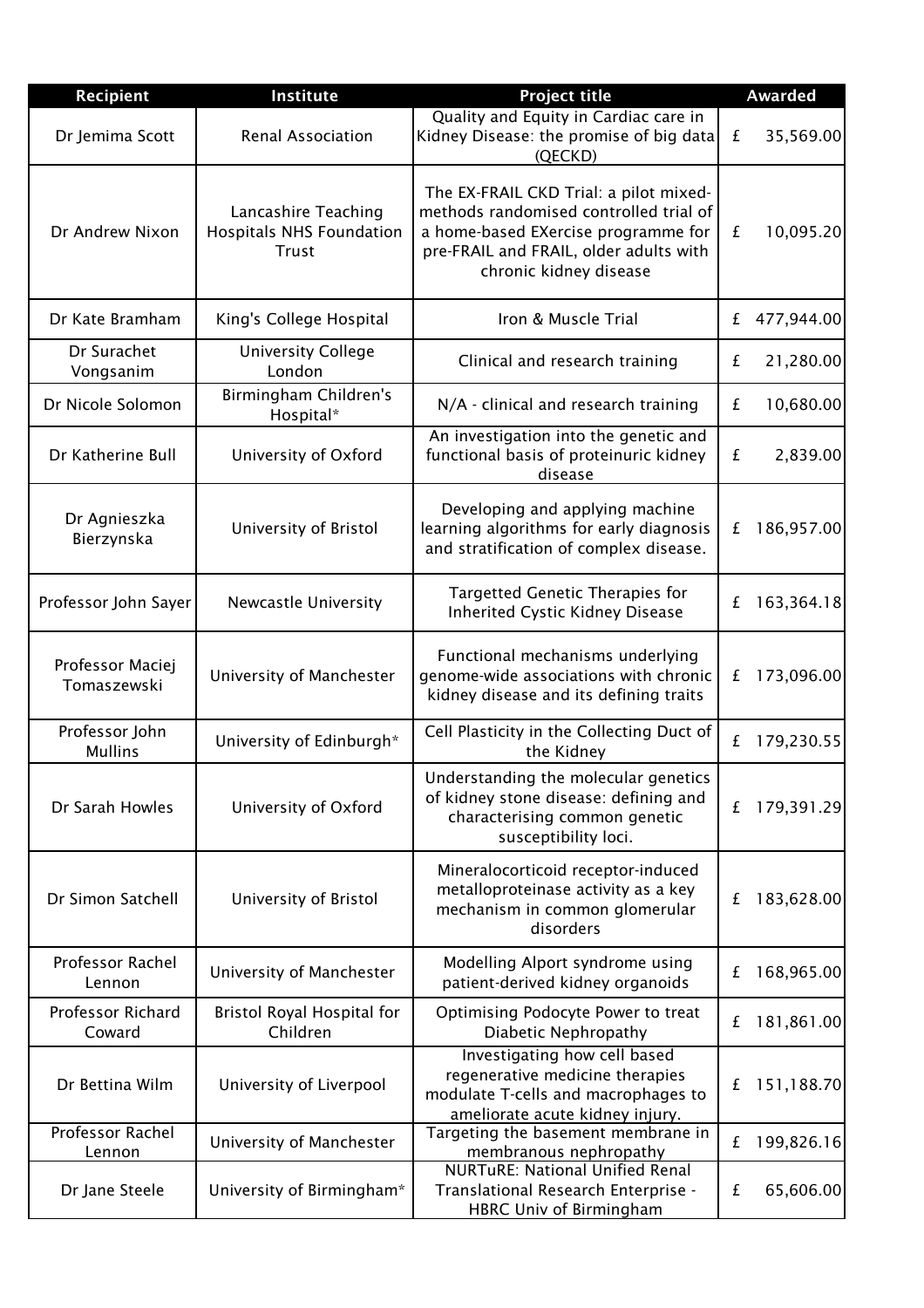| Recipient                         | Institute                                              | <b>Project title</b>                                                                                                                                              | <b>Awarded</b>  |
|-----------------------------------|--------------------------------------------------------|-------------------------------------------------------------------------------------------------------------------------------------------------------------------|-----------------|
| Professor Moin<br>Saleem          | University of Bristol                                  | <b>NURTuRE: National Unified Renal</b><br>Translational Research Enterprise -<br>University of Bristol                                                            | 364,602.60<br>£ |
| Dr Kristian Spreckley             | <b>UK Biocentre</b>                                    | <b>NURTuRE: National Unified Renal</b><br>Translational Research Enterprise - UK<br><b>Biocentre Milton Keynes</b>                                                | 91,246.00<br>£  |
| <b>Professor Maarten</b><br>Taal  | University of Nottingham                               | <b>NURTURE: National Unified Renal</b><br>Translational Research Enterprise -<br>University of Nottingham                                                         | 302,392.59<br>£ |
| Dr Kate Bramham                   | King's College Hospital<br><b>NHS Foundation Trust</b> | ANCHOR: ADPKD Nested Cohort in<br>RaDaR                                                                                                                           | 45,000.00<br>£  |
| Dr Grahame Wood                   | Salford Royal NHS<br><b>Foundation Trust</b>           | ANCHOR: ADPKD Nested Cohort in<br>RaDaR                                                                                                                           | 15,000.00<br>£  |
| <b>Professor Martin</b><br>Wilkie | Sheffield Kidney Institute                             | NIHR Dialysis Clinical Study group<br>support, Sheffield, 27 April 2018                                                                                           | 1,500.00<br>£   |
| Professor John Sayer              | Newcastle University                                   | Characterisation of a novel Joubert<br>Syndrome model to accelerate<br>personalised medicine                                                                      | 126,955.73<br>£ |
| Dr Andrew<br>Macdonald            | University of Leeds                                    | Towards the development of entry<br>inhibitors of BK polyomavirus to treat<br><b>PVAN</b>                                                                         | 82,821.00<br>£  |
| Dr Carlo Alberto<br>Ricciardi     | King's College London                                  | Nogo-B and the unfolded protein<br>response: a protective role in diabetic<br>glomerulopathy?                                                                     | 229,295.00<br>£ |
| Dr Fiona Chapman                  | University of Edinburgh*                               | The therapeutic potential of apelin in<br>chronic kidney disease                                                                                                  | 251,284.37<br>£ |
| Miss Emily<br>Thompson            | Newcastle University                                   | Pre-transplant microRNA blockade<br>using direct Antisense Oligonucleotide<br>delivery during ex vivo normothermic<br>machine perfusion of kidneys                | 137,056.59<br>£ |
| Miss Rachel Harwood               | University of Liverpool                                | Investigating the efficacy, safety and<br>mechanisms of action of regenerative<br>medicine therapies in Ischaemia<br>Reperfusion Injury of the Mouse Kidney       | 0.34<br>£       |
| Dr Kevin Loudon                   | University of Cambridge                                | Investigating the role of amphiregulin<br>in kidney defence and repair                                                                                            | 256,227.97<br>£ |
| Ms Rebeca Arroyo<br>Hornero       | University of Oxford                                   | Co-Stimulatory Modulation of Human<br>Regulatory T cells for Enhanced<br>Immunotherapy                                                                            | 500.00<br>£     |
| Kiran Sran                        | Royal Free London NHS<br><b>Foundation Trust</b>       | Safety and Efficacy of Robot-Assisted<br>Kidney Transplantation                                                                                                   | £<br>500.00     |
| Leah McLaughlin                   | <b>Bangor University</b>                               | Family Attitudes, Actions, Decisions<br>and Experiences Following<br><b>Implementation of Deemed Consent</b><br>and the Human Transplantation Act<br>(Wales) 2013 | £<br>500.00     |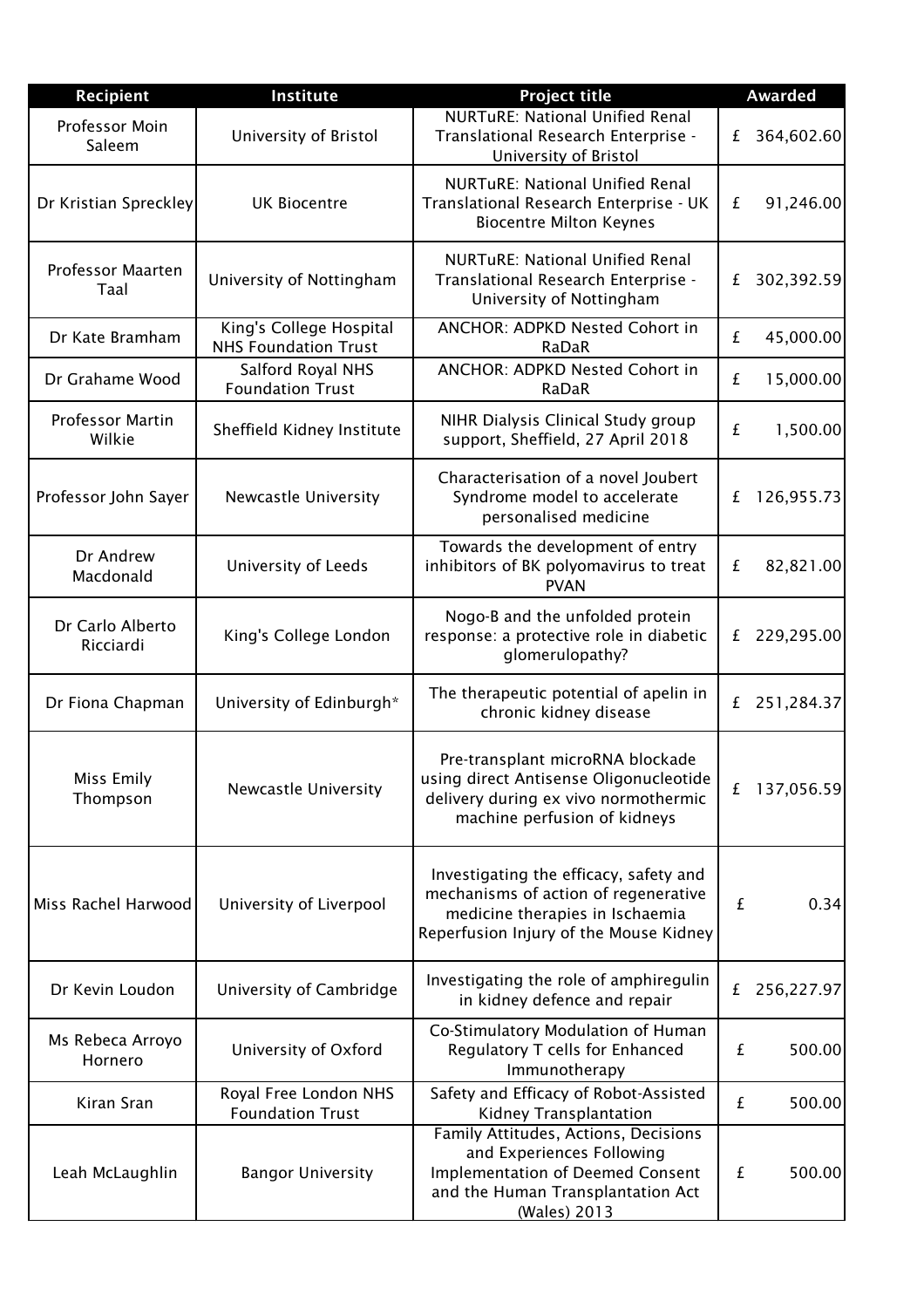| <b>Recipient</b>          | Institute                                               | <b>Project title</b>                                                                                                                                                                           | <b>Awarded</b>  |
|---------------------------|---------------------------------------------------------|------------------------------------------------------------------------------------------------------------------------------------------------------------------------------------------------|-----------------|
| Miss Catherine Boffa      | University of Oxford                                    | Efficacy and Quality of Flush-out prior<br>to Cold Storage of Liver and Kidney in<br>Donation after Circulatory Death                                                                          | £<br>500.00     |
| Dr Kim Bul                | <b>Coventry University</b>                              | Using the Japanese KJ Ho Method as a<br>Qualitative Creative Problem Solving<br>Technique to Address Clinicians' and<br>Young Kidney Transplant Patients'<br><b>Needs Concerning Treatment</b> | £<br>500.00     |
| Dr Matko Marlais          | University College London                               | Improved Renal Allograft Survival for<br>PreEmptive Paediatric Renal Transplant<br>Recipients in the United Kingdom                                                                            | £<br>500.00     |
| Honglei Huang             | University of Oxford                                    | Effect of the Surgical Intervention of<br>Laparoscopic Donor Nephrectomy on<br>Proteomic Changes in Living Kidney<br>Donors using either Propofol or<br>Sevoflurane Anaesthesia                | £<br>500.00     |
| Dr Stephen Marks          | <b>Great Ormond Street</b><br><b>Hospital NHS Trust</b> | Successful ABO and HLA incompatible<br>renal transplantation in children in the<br>United Kingdom over the last decade                                                                         | 500.00<br>£     |
| Dr Adam Brayne            | University of Cambridge                                 | Pre-transplant histological assessment<br>provides a useful predictor of<br>subsequent kidney allograft function                                                                               | £<br>500.00     |
| Dr Evgenia Preka          | <b>Great Ormond Street</b><br><b>Hospital NHS Trust</b> | Improved diagnosis and management<br>of paediatric renal transplant recipients<br>using the Banff 2013 histopathological<br>classification                                                     | £<br>500.00     |
| Miss Katie Connor         | University of Edinburgh*                                | MicroRNAs Predict and Regulate Heme<br>Oxygenase-1 Expression                                                                                                                                  | £<br>37,347.00  |
| Mr Gavin Pettigrew        | Leeds Teaching Hospitals<br><b>NHS Trust</b>            | Pithia Trial - Excess Treatment Costs                                                                                                                                                          | 10,000.00<br>£  |
| Professor Fiona<br>Karet  | University of Cambridge                                 | Development of a hand-held potassium<br>measurement kit for patient<br>management and safety                                                                                                   | 114,631.00<br>£ |
| Dr Andrew<br>Lewington    | Royal Society of Medicine                               | AKI Frontiers IV Conference Support,<br>London, 10 October 2018                                                                                                                                | £<br>2,000.00   |
| Fiona Braddon             | <b>UK Renal Registry</b>                                | <b>NURTURE: National Unified Renal</b><br>Translational Research Enterprise - UK<br><b>Renal Registry</b>                                                                                      | 17,177.00<br>£  |
| Dr Michelle<br>Willicombe | Imperial College London*                                | A UK multicentre randomised<br>controlled trial to determine the<br>efficacy of treatments for acute<br>antibody mediated rejection                                                            | 750,000.00<br>£ |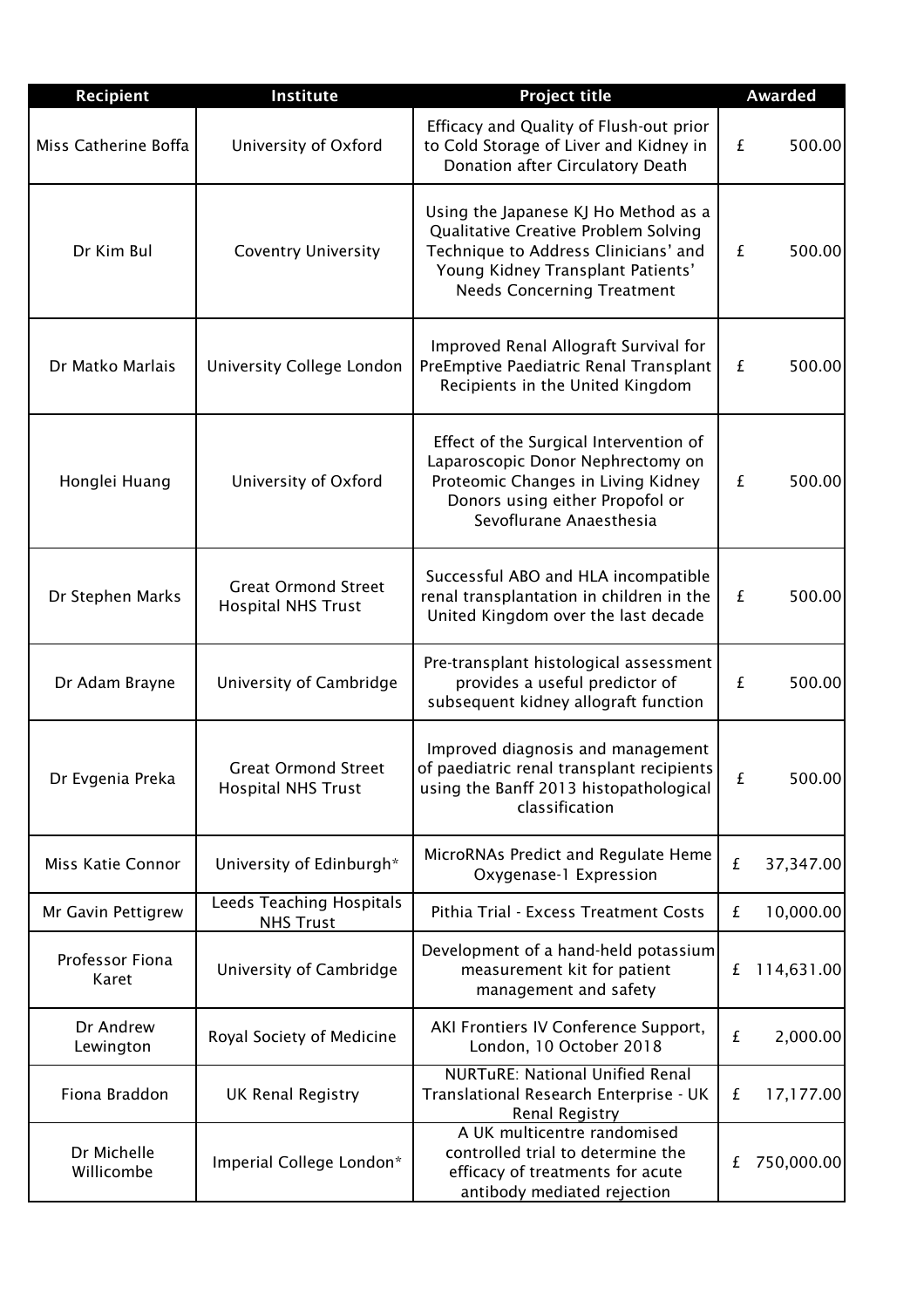| Recipient                          | Institute                                                         | <b>Project title</b>                                                                                                                                                                                     | <b>Awarded</b>  |
|------------------------------------|-------------------------------------------------------------------|----------------------------------------------------------------------------------------------------------------------------------------------------------------------------------------------------------|-----------------|
| Dr Robert Hunter                   | University of Edinburgh*                                          | Joint Bristol & Edinburgh Renal<br>Symposium Day, Edinburgh, 11<br>December 2018                                                                                                                         | 1,971.00<br>£   |
| Dr Shuman Haq                      | University Hospital<br>Southampton NHS<br><b>Foundation Trust</b> | <b>British Association for Paediatric</b><br>Nephrology (BAPN) Winter Meeting, 17<br>and 18 January 2019, Manchester                                                                                     | 725.00<br>£     |
| Dr Rashida Lathan                  | University of Glasgow*                                            | Pathways and factors that confer<br>therapeutic properties of adipose<br>derived regenerative cells in reducing<br>ischaemia reperfusion injury in kidney<br>transplantation                             | 189,685.00<br>£ |
| Dr Katharine<br><b>Mylonas</b>     | University of Edinburgh*                                          | Driving kidney repair through<br>modulation of senescent cells and<br>macrophages                                                                                                                        | 189,968.00<br>£ |
| <b>Professor Patrick</b><br>Mark   | University of Glasgow*                                            | A clinical-pathological study into the<br>diagnostic utility of multiparametric<br>MRI in the setting of kidney transplant<br>dysfunction                                                                | £<br>47,583.00  |
| Dr James Burton                    | University of Leicester                                           | Patient and Staff views and<br>experiences of shared haemodialysis<br>care and treatment in minimal care<br>community centres.                                                                           | £<br>31,135.95  |
| Dr Chee Kay Cheung                 | University of Leicester                                           | Examining the relationship between<br>the host microbiome and metabolome,<br>and the mucosal immune system in IgA<br>nephropathy.                                                                        | £<br>49,939.00  |
| Dr Daniel Gale                     | University College London                                         | Unravelling the genomics of rare<br>kidney diseases                                                                                                                                                      | 49,581.90<br>£  |
| Dr Matthew Graham-<br><b>Brown</b> | University Hospitals of<br>Leicester NHS Trust                    | A Pilot randomised controlled trial of<br>the effects of a structured, home-based<br>Exercise program on Cardiovascular<br>StructurE and function in Renal<br>Transplant recipients. The ECSERT<br>study | 181,313.45<br>£ |
| Professor Edwina<br><b>Brown</b>   | Hammersmith Hospital                                              | Kidney Transplantation in Older People<br>(KTOP): impact of frailty on outcomes                                                                                                                          | 297,091.85<br>£ |
| Dr Derek Kyte                      | University of Birmingham*                                         | Development of a novel item bank and<br>multidimensional computerized<br>adaptive test (MCAT) to measure<br>patient-reported outcomes and improve<br>management of kidney diseases                       | 176,622.07<br>£ |
| Professor Paul<br>Winyard          | <b>UCL Institute of Child</b><br>Health*                          | Novel early treatment for the T30H<br>model of bladder maldevelopment                                                                                                                                    | £<br>39,958.73  |
| Professor John Sayer               | Newcastle University                                              | Cargo in the cilia - new disease<br>mechanisms of cystic kidney disease                                                                                                                                  | 197,613.17<br>£ |